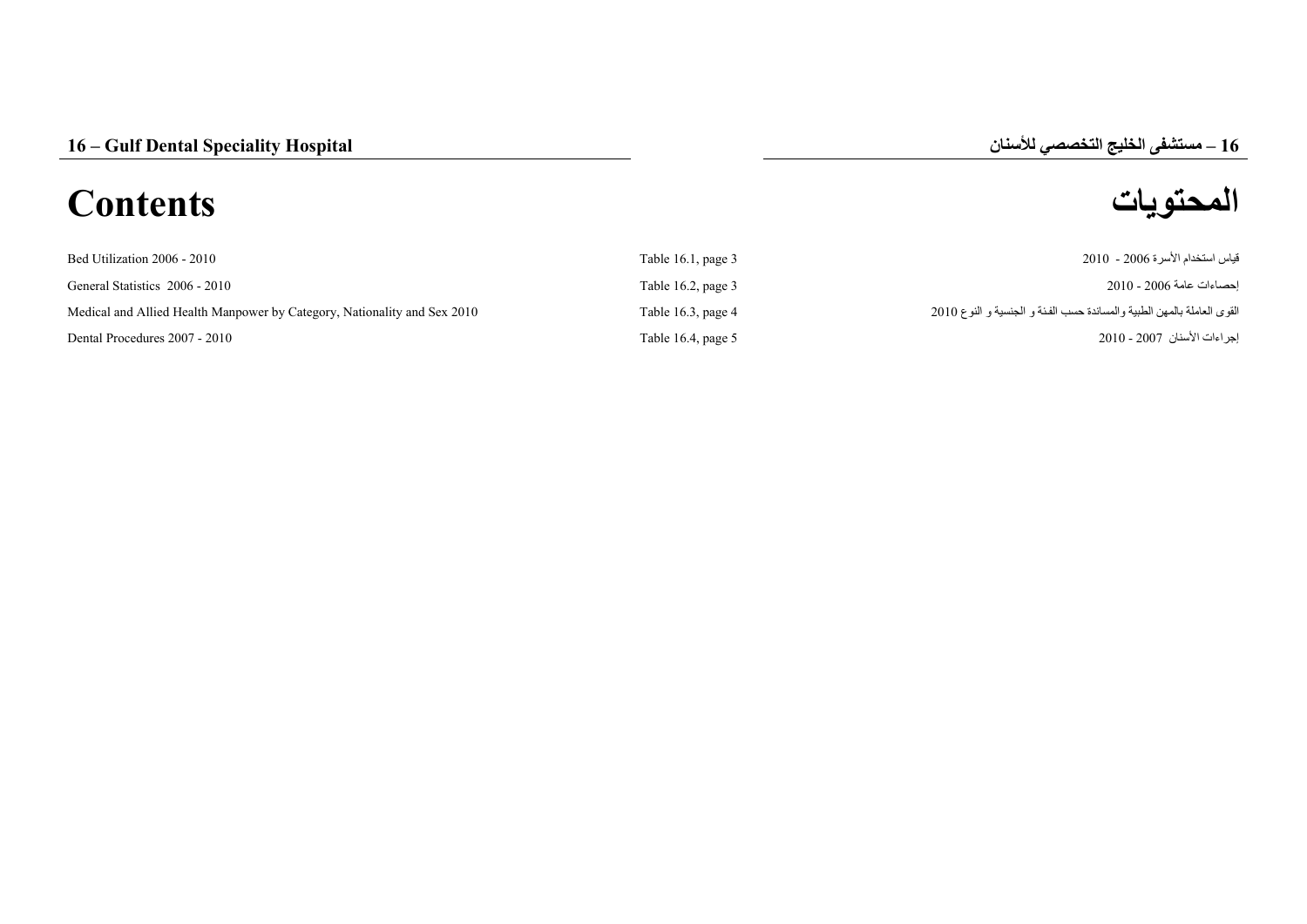## **جدول 16.1 Table قياس استخدام األسرة 2006 - 2010 Bed Utilization 2006 - 2010**

<span id="page-1-0"></span>

| <b>Description</b>      | 2010      | 2009      | 2008      | 2007      | 2006      | البيان                         |
|-------------------------|-----------|-----------|-----------|-----------|-----------|--------------------------------|
| Total admissions        |           | 26        | 36        | 27        | 28        |                                |
| Total discharges        |           | 26        | 36        | 27        | 28        | إجمالي الدخول<br>إجمالي الخروج |
| Number of beds          | 10        | 10        | 10        | 10        | 10        | عدد الأسرة                     |
| Bed days available      | 3,650     | 3,650     | 3,660     | 3,650     | 3,650     | أيام الأسرة                    |
| Patient days-overnight  |           |           |           |           |           | أيام المرضي                    |
| Patients days < 1 day   |           | 26        | 36        | 27        | 28        | أيام المرضىي أقل من يوم        |
| Total patients days     |           | 26        | 36        | 27        | 28        | جملة أيام المرضي               |
| Bed occupancy rate      |           | 0.7       | 1.0       | 0.7       | 0.8       | معدل أشغال السرير              |
| Turnover rate           |           | 2.6       | 3.6       | 2.7       | 2.8       | معدل دوران السرير              |
| Turnover interval *     | <b>NA</b> | <b>NA</b> | <b>NA</b> | <b>NA</b> | <b>NA</b> | فترة فراغ السرير *             |
| Average daily admission |           | 0.1       | 0.1       | 0.1       | 0.1       | متوسط الدخول اليومي            |
| Average daily discharge |           | 0.1       | 0.1       | 0.1       | 0.1       | متوسط الخروج اليومي            |
| Average length of stay  |           | 1.0       | 1.0       | 1.0       | 1.0       | متوسط مدة الأقامة              |

\* معظم الدخول يعتبر بمثابة إقامة لفترة قصيرة . .patients case day as are admissions Most\*

#### **جدول 16.2 Table إحصاءات عامة 2006 - 2010 General Statistics 2006 - 2010**

| <b>Description</b>         | 2010   | 2009   | 2008            | 2007            | 2006   | البيان                                   |
|----------------------------|--------|--------|-----------------|-----------------|--------|------------------------------------------|
| Total out-patient visits   | 13,825 | 14.343 | 14.856          | 14,228          | 11,380 | ز يار ات العيادات الخار جية              |
| Total admissions           |        | 26     | 36 <sub>1</sub> | 27 <sub>1</sub> | 28     | المرضى الداخليون                         |
| Radiology procedures       | 1.659  | 2.465  | 2,365           | 2,264           | 1,404  | أ إجراءات الأشعة                         |
| Operations (Major / Minor) |        | 26     | 36 <sup>1</sup> | 271             | 28     | الإجراءات الجراحية ( الكبيرة / الصغيرة ) |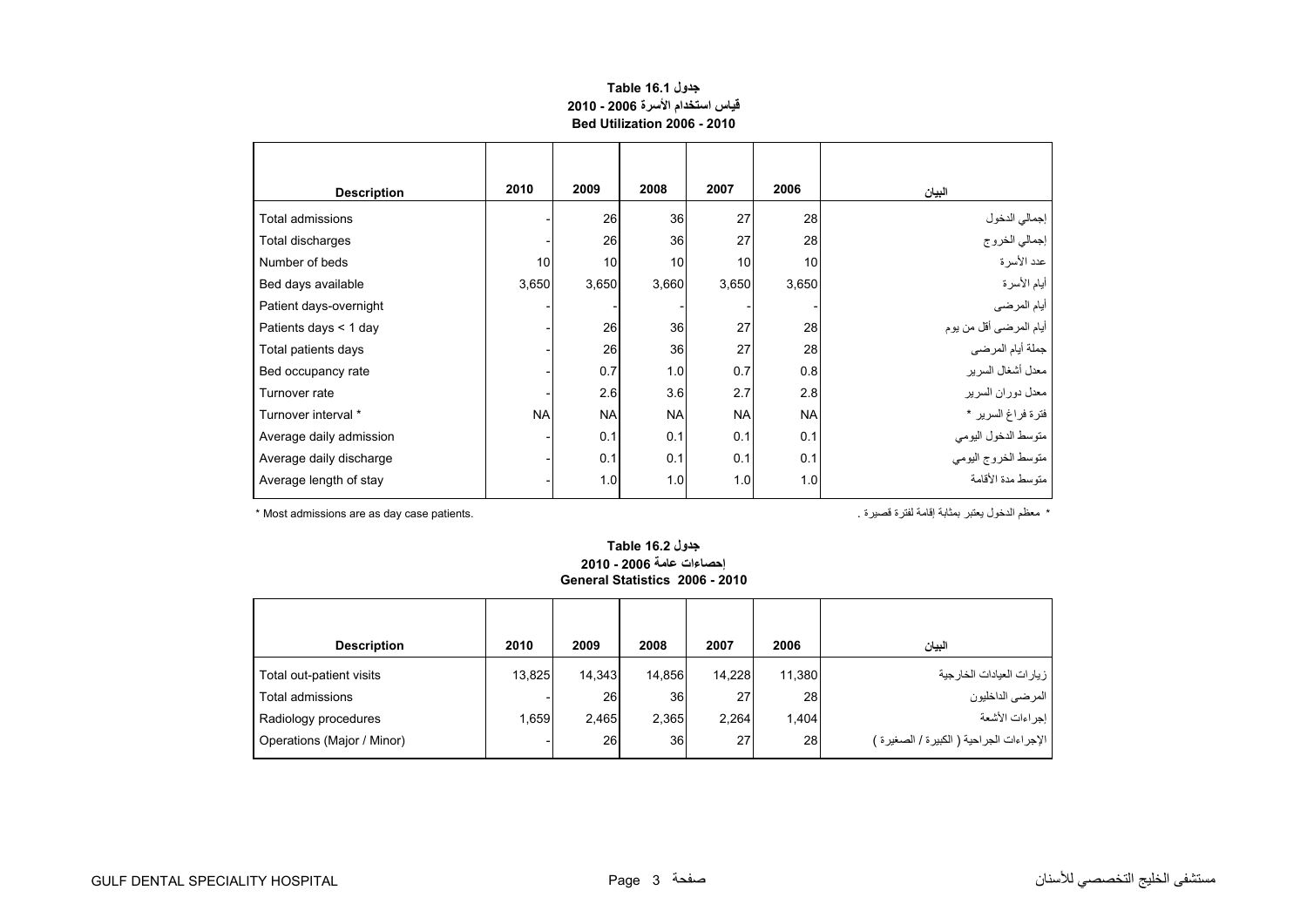<span id="page-2-0"></span>

|                               | الجملة<br><b>Total</b> |        |            | غير بحرين <i>ي</i><br>Non-Bahraini |        |      | <b>Bahraini</b><br>بحريني |        |             |                        |
|-------------------------------|------------------------|--------|------------|------------------------------------|--------|------|---------------------------|--------|-------------|------------------------|
|                               |                        |        |            |                                    |        |      |                           |        |             |                        |
|                               | الجملة                 | أنشى   | ذكر        | الجملة                             | أنشى   | ذكر  | الجملة                    | أنشى   | ذكر         |                        |
| Category                      | Total                  | Female | Male       | <b>Total</b>                       | Female | Male | Total                     | Female | <b>Male</b> | الفئة                  |
| Dentists                      | 10                     |        | 9          | 10 <sup>1</sup>                    |        | 9    |                           |        |             | أطباء الأسنان          |
| Nurses*                       | 15                     | 15     |            | 15 <sup>1</sup>                    | 15     |      |                           |        |             | الممرضات *             |
| Practical Nurses (Auxilliary) |                        |        |            |                                    |        |      |                           |        |             | الممرضين العمليين      |
| <b>Dental Techinicians</b>    | 2                      |        | $\sqrt{2}$ | $\mathbf{2}$                       |        | 2    |                           |        |             | فنيو صحة الفم والأسنان |
| Radiographers & Technician    | 2                      |        |            | $\mathbf{2}$                       |        |      |                           |        |             | مصورو وفنيو أشعة       |

## **جدول 16.3 Table القوى العاملة بالمھن الطبية والمساندة حسب الفـئة <sup>و</sup> الجنسية <sup>و</sup> النوع <sup>2010</sup> Medical and Allied Health Manpower by Category, Nationality and Sex 2010**

\* Nurses excluding practical nurses and other grades below staff nurse. . األقل والفئات العمليين الممرضين يشمل ال العدد : الممرضات\*